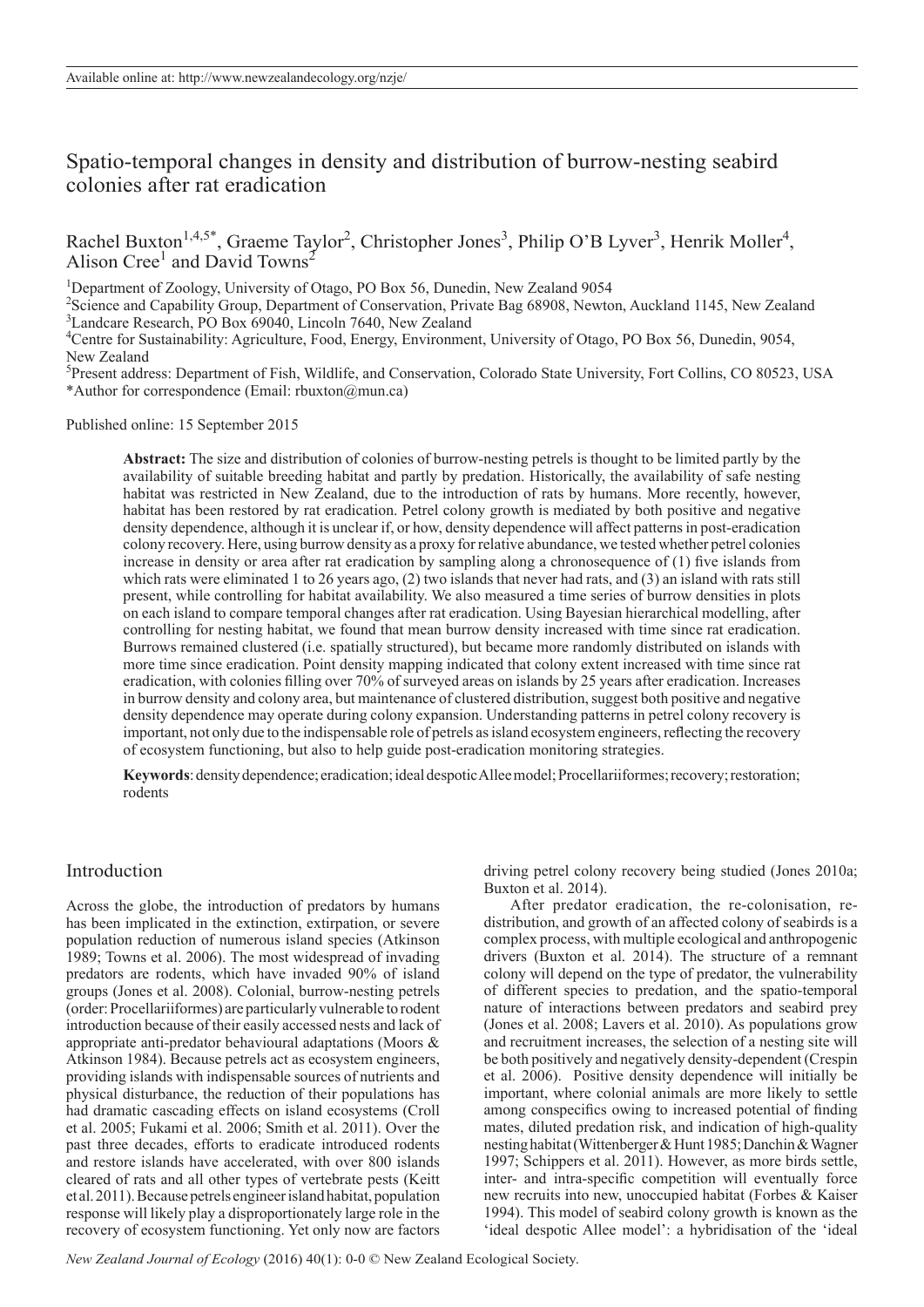Allee' model, where the benefits of group living result in inverse density-dependence in small groups, and the 'ideal despotic' model, where dominant individuals secure good quality territories and force others into less favourable habitat (Fretwell & Lucas 1969; Fretwell 1972; Kildaw et al. 2005). The ideal despotic Allee model is thought to typify seabird colony formation and growth and could readily be used to examine colony recovery after predator removal.

The wide-reaching effects of predator introduction are well-exemplified in NewZealand, where rodents have invaded over 45% of islands ≥5 ha in the archipelago (Holdaway 1999; Towns et al. 2006) since the arrival of humans and rats in the 13th century AD (Wilmshurst et al. 2008). Fossil evidence suggests that the combined effects of disturbance, habitat alteration, and, notably, predation by introduced mammals such as rodents, have restricted once widespread burrownesting seabird populations to predator-free offshore islands (Jones 2000; Taylor 2000). The reduction in seabird numbers has resulted in reduced soil fertility and altered above- and below- ground ecosystem dynamics (Fukami et al. 2006). In response, New Zealand has performed more successful rodent eradications than any other country, resulting in over 30 000 ha of newly predator-free breeding space (Towns et al. 2013), and enormous opportunity for investigating how petrels respond to rodent eradication.

Although rodent eradication from islands has become extremely successful, evaluating the ecological response to such island restoration, especially for petrels, remains uncommon. Moreover, robust and consistent post-eradication monitoring programmes have yet to be designed for offshore islands in New Zealand. Developing a model of population growth in order to develop *a priori* predictions about recovery is one of the fundamental elements of effective monitoring (Lindenmayer & Likens 2010). Thus, here we examined the density and spatial distribution of petrel burrows on recently rat-free islands off the north-eastern coast of New Zealand's North Island to draw inference on patterns in colony growth and recovery. We used the ideal despotic Allee model as a framework to develop predictions and interpret spatial patterns of burrows following eradication.

Since no pre-eradication data were available, we used a chronosequence approach (space-for-time substitution), where a series of islands representing a chronological sequence of increasing time since eradication were used (Perrow & Davy 2002). We compared the density and spatial distribution of petrel burrows on eight islands that varied in the presence, absence, or times since eradication of Pacific rats (kiore, *Rattus exulans*). We hypothesised that when rats are present or were recently removed, birds will recruit into remnant colonies, making burrows clustered in distribution, burrow area limited, and burrow density low. As time passes after eradication, more birds recruit, and colonies grow; burrow density will increase and eventually colonies will expand in area and burrows will become less clustered in distribution. We counted burrow entrances along transects, measured burrow density and a suite of habitat variables in plots, and re-measured burrow density in a time series after rat eradication to address four questions. First, does burrow density or burrow clustering increase on islands with more time elapsed since rat eradication? Second, does the spatial extent of a colony increase on islands with more time since rat eradication? Third, does the relationship between burrow density, the spatial extent of burrows, and time since rat eradication change after controlling for nesting habitat availability? Fourth, are changes in burrow density along the chronosequence reflected in changes in burrow density over a time series within an island?

### Methods

#### **Study area and species**

We assessed burrow density on eight islands off the northeastern coast of New Zealand's North Island (Fig. 1). Five islands represented 1–26 years of recovery after eradication (Table 1): Pacific rats and European rabbits (*Oryctolagus cuniculus*) were eradicated from Korapuki, Kawhitu, and Ohinau in 1986, 1991, and 2005 respectively; and Pacific rats were eradicated from Whakau (Red Mercury) and Taranga in 1992 and 2011 respectively. Mauitaha (22 ha) is still inhabited by Pacific rats, whereas two islands, Ruamaahuanui (21 ha) and Atiu (13 ha), never had mammalian predators introduced.

All islands are within 7–13 km of NewZealand's mainland and have similar climate, geology, and vegetation structure. Climate is warm-temperate, soils are volcanic in origin and thus very friable, and dominant vegetation includes pōhutukawa (*Metrosideros excelsa*), kānuka/mānuka (*Kunzea ericoides/*

| presence ( $\sin$ present ), absence ( $\sin a$ ), or three since rat cradication. |                        |                         |                   |           |                  |                  |         |                |
|------------------------------------------------------------------------------------|------------------------|-------------------------|-------------------|-----------|------------------|------------------|---------|----------------|
| Island                                                                             | Area of<br>island (ha) | Year rats<br>eradicated | Month<br>surveyed | Transects | Plots            | Year<br>surveyed | Cluster | Time<br>series |
| Mauitaha                                                                           | 22                     | still present           | December/October  | 31        | 68 <sup>a</sup>  | 2011/2012        |         | N              |
| Taranga                                                                            | 470                    | 2011                    | November/October  | 61        | $120^{\rm a}$    | 2011/2012        | Y       | N              |
| Ohinau                                                                             | 32                     | 2005                    | October           | 33        | 100 <sup>a</sup> | 2012             | Y       | N              |
| Kawhitu                                                                            | 100                    | 1991                    | November          | 35        | 132 <sup>a</sup> | 2012             |         |                |
| Whakau                                                                             | 220                    | 1992                    | October           | n/a       | 10 <sup>b</sup>  | 1998             | N       | N              |
| Korapuki                                                                           | 18                     | 1986                    | December          | 41        | 101 <sup>a</sup> | 2012             | Y       |                |
| Ruamaahuanui†                                                                      | 21                     | n/a                     | November          | n/a       | 76 <sup>a</sup>  | 2010             | N       |                |
| Atiu                                                                               | 13                     | n/a                     | November          | n/a       | $13^{\circ}$     | 2003             | N       | N              |

**Table 1.** Eight islands off the north-eastern coast of New Zealand's North Island surveyed for burrow-nesting seabirds using plots, transects, cluster analysis (Cluster), and plots assessed in a time series (Time series). Each island differs in the presence ('still present'), absence  $({n}/a')$ , or time since rat eradication.

<sup>a</sup> 3-m radius circular plots

<sup>b</sup> 4-m radius circular plots

 $\rm c$  40 m<sup>2</sup> rectangular plots

† Data from Whitehead et al. (2014)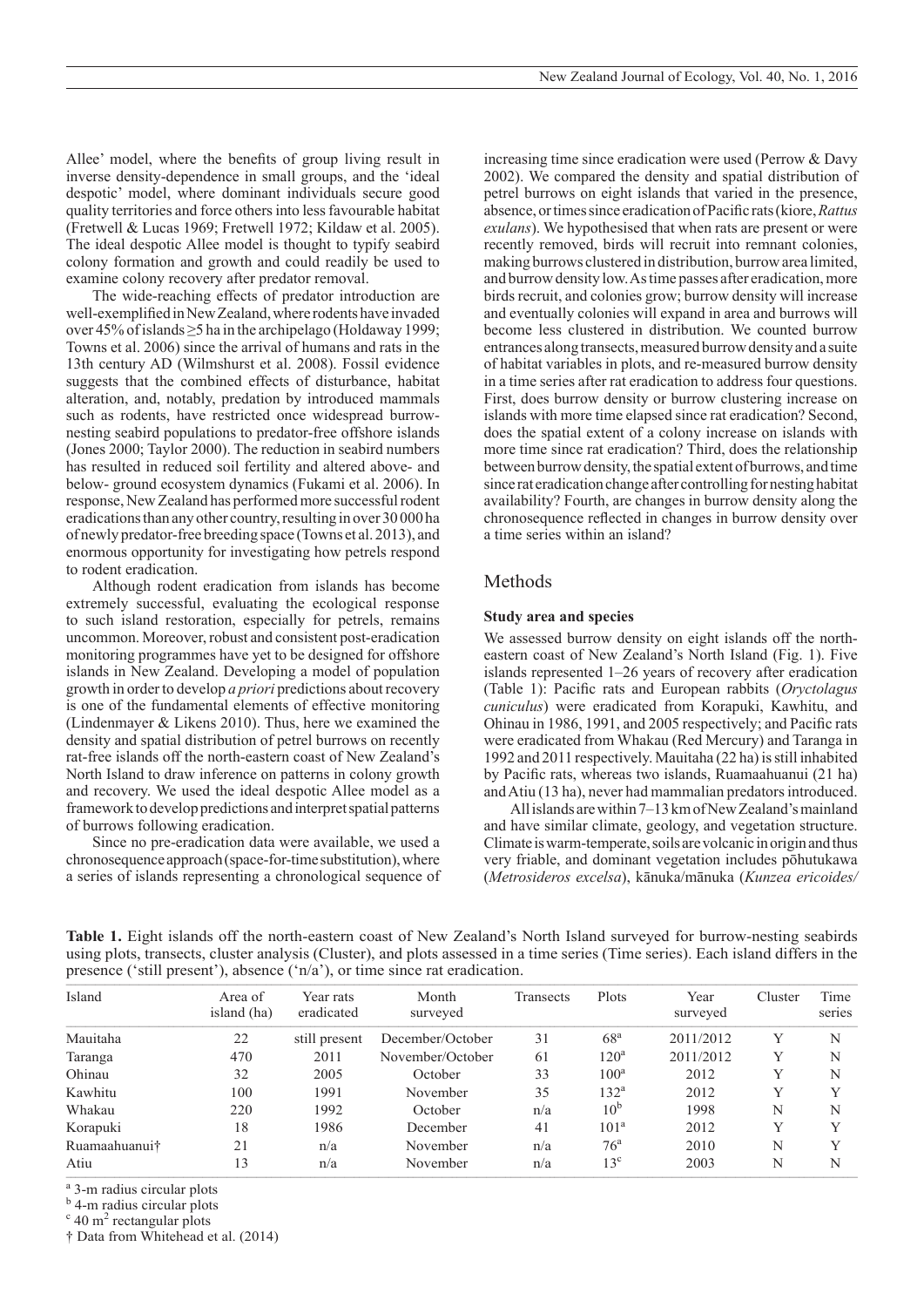

**Figure 1.** Location of study islands off the north-eastern coast of the North Island, New Zealand, including those in the Hen and Chicken group (a), the Mercury group (b), and the Aldermen group (c). Full scale bars indicate 1 km. Distance between islands has been reduced.

*Leptospermum scoparium*), and māhoe (*Melicytus ramiflorus*) (Sladden & Falla 1928; Edgar 1962; Wright 1978; McCallum et al. 1984; Taylor & Lovegrove 1997; Atkinson 2004; NIWA 2012)*.* All islands were extensively burned and terraced by *the first Polynesian settlers*; thus, current vegetation reflects post-fire succession (Sladden & Falla 1928; Edgar 1962; McCallum et al. 1984). All islands have remained relatively undisturbed since the mid-19th century and are currently protected as nature reserves, primarily for the conservation of native terrestrial ecosystems (Towns et al. 2013), and with restricted public access.

Seven species of burrow-nesting seabirds in the order Procellariiformes were present on the islands: grey-faced petrel (*Pterodroma macroptera gouldi*), fluttering shearwater (*Puffinus gavia*), flesh-footed shearwater (*Puffinus carneipes*), little shearwater (*Puffinus assimilis*), common diving petrel (*Pelecanoides urinatrix*), sooty shearwater (*Puffinus griseus*), and Pycroft's petrel (*Pterodroma pycrofti*). Limited available information suggests that burrows of all species tend to be sympatric, with more association between species than expected by chance (Hicks et al. 1975; Pierce 2002). Although some species have different physical nesting habitat preferences, general habitat use overlaps (Buxton 2014).

#### **Field surveys**

We used a systematic sampling approach to estimate burrow density and area, involving transects and plots on five islands: Mauitaha, Taranga, Ohinau, Kawhitu, and Korapuki (Table 1). A burrow was defined as a cavity >20 cm in length in the soil or below a rock or log, with an entrance  $>12$  cm<sup>2</sup> (measured using a soil probe marked at 6 and 20 cm).

To distribute surveys evenly over the entire surface of each island, we ran search transects from coast to coast at even intervals perpendicular to an island's long axis. The resulting distance between transects was between 10 and 40 m, depending on island size. Transect direction was determined by compass bearing. Because of the steep terrain on Taranga, transects were shorter and constrained by proximity to existing tracks.

To estimate burrow density, we surveyed between one and six 3-m-radius circular plots along each transect at randomlyassigned distances. This resulted in a total of 68–132 plots on each island (Table 1). Within each plot we counted all seabird burrows where the midline of the entrance fell within plot limits. To assess the degree of burrow clustering on the five island transects, we measured and compared the distance between the plot centre (a random point) to the nearest burrow and the distance from that burrow to the nearest neighbouring burrow. Generally, on islands with low density (Mauitaha and Taranga), only one burrow could be found within plot limits. Thus, to maintain consistency, we used measurements to only one nearest neighbouring burrow per plot on all islands.

It was not possible to search transects on Ruamaahuanui because of high burrow density and thus high risk of burrow collapse. Instead, we used similar surveys of 3-m-radius circular plots whose locations were allocated randomly as part of a previous study (Whitehead et al. 2014). Burrow density estimates on Whakau and Atiu were based on opportunistic surveys from previous studies, involving 4-m-radius circular plots and 40-m<sup>2</sup> search transects respectively (GT unpubl. data; Table 1).

To estimate burrow area we searched 1 m either side of transect centre lines for seabird burrows. Each burrow was marked as a waypoint using a handheld satellite navigation system (GPSMAP 60CSx Garmin, Kansas, USA). We searched between 31 and 61 transects on Mauitaha, Taranga, Ohinau, Kawhitu and Korapuki (Table 1).

Finally, to account for nesting habitat availability on each island, we recorded key nesting-habitat variables in each 3-m-radius plot: aspect, slope, elevation, topography, soil depth, soil strength, soil texture, percentage cover of boulders, stem count for each species 2.5–10 cm in diameter at breast height (dbh), canopy species and percent cover. Habitat survey methods are detailed in Buxton et al. (2015).

#### **Historical time-series data**

To compare results from the chronosequence of islands with actual measures of change in burrow density over time, we examined permanent plots with time series of burrow counts where available. Plots with annual counts of burrow density after eradication were available on two islands, Kawhitu and Korapuki, and for one island (Ruamaahuanui) that never had rats (Table 1).

On Kawhitu, petrel burrow density was assessed in 1993, 1998, and 2003 using two methods: 5-m-radius circular plots every 10–20 m along a transect and three groups of small adjacent square plots, consisting of one 400-m2 plot, assessed in 16 increments of  $25 \text{ m}^2$ . Circular plots were placed at every marker along the main north-western track from sea level, while square plots were placed randomly in the centre of the northern part of the island.

On Korapuki and Ruamaahuanui, 20 permanent occupancy plots of 100 m<sup>2</sup> were placed randomly over the surface of each island. The four corners of each plot were marked with aluminium poles and each burrow was marked with a cattle tag. In 2003 and 2012 on Korapuki, burrow abundance was also assessed within 21 transects of 40  $m<sup>2</sup>$  (20 m long, searching 1 m either side of the centre line) deviating from the main ridgeline track.

#### **Data analysis**

To examine the relationships between burrow density and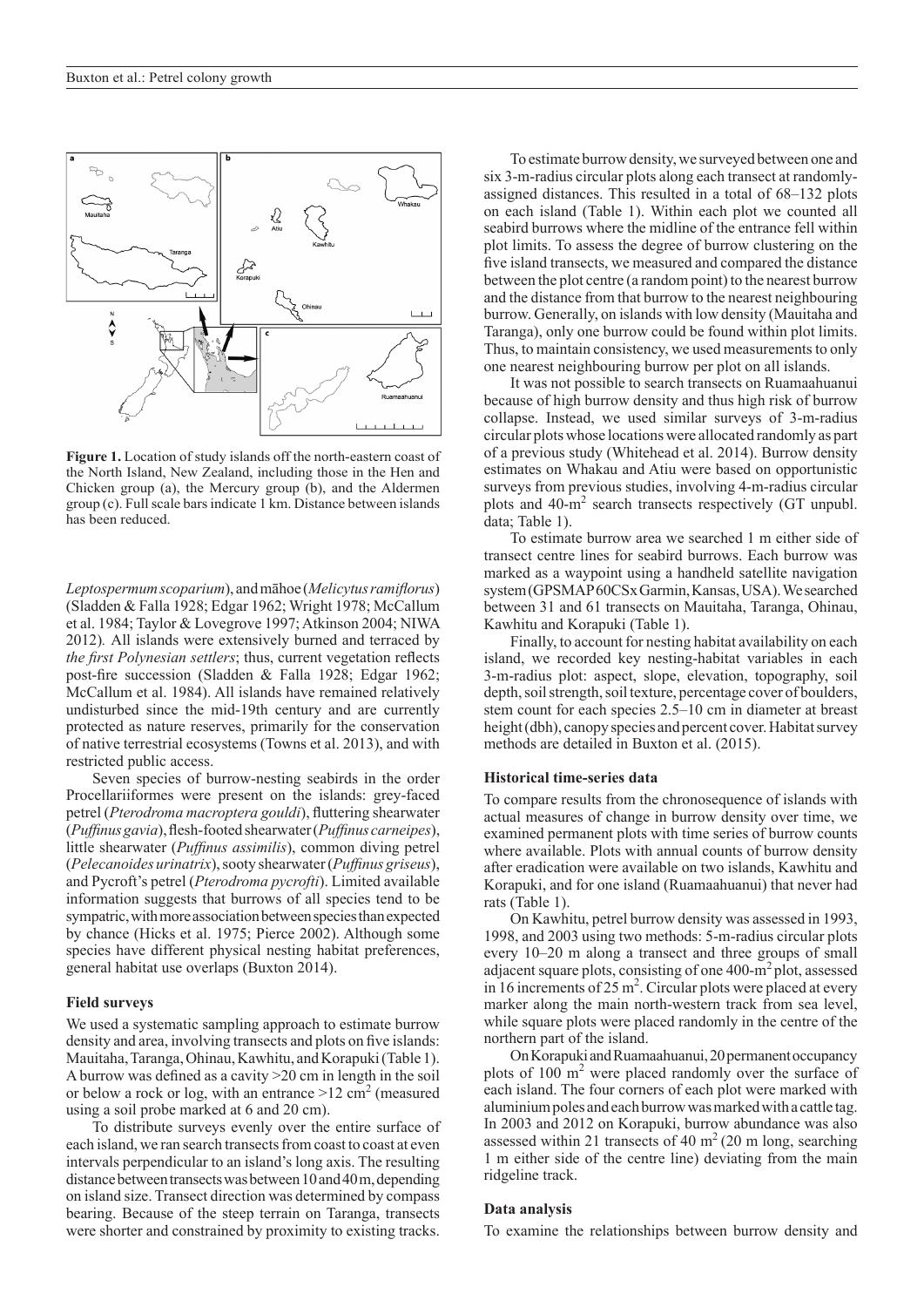clustering with time since eradication, we used a Bayesian hierarchical modelling approach. Because we were interested in burrow abundance among islands with varying availability of nesting habitat, we selected a hierarchical approach, which aligns complex data from various sources (Ellison 1996; Cressie et al. 2009). All models were fitted using OpenBUGS (Lunn et al. 2000), called from R version 2.14.2 using BRugs and R2WinBUGS (Sturtz et al. 2005; Thomas et al. 2006; R Development Core Team 2012). To ensure convergence and minimise autocorrelation between chains, we ran 40 000 iterations with a burn-in of 10 000 and a thinning rate of 20 on three chains (Gelman et al. 2004).

#### *Burrow density and clustering*

To examine the relationship between time since eradication and burrow density (i.e. burrow entrances per  $m<sup>2</sup>$ ), we used a varying intercept Bayesian hierarchical regression model. We modelled burrow density  $(X_{ik})$  as:

$$
X_{jk} \sim Normal\left(\psi_{jk}\sigma_{jk}\right) \tag{1}
$$

where  $\psi_{ik}$  was the mean predicted density of burrows in plot *j* on island *k*, with precision  $\sigma_{ik}$ , and was estimated in a linear regression of the form:

$$
\Psi_{jk} \sim \alpha_{jk} + \beta_{tse} TSE + \Sigma_{l=1}^{L} \beta_{lk} x_{lk}
$$
 (2)

where  $\beta_{\text{tse}}$  was the rate at which burrow density increased with the number of years after eradication, and  $\beta_{lk}$  was the effect of nesting habitat variation among islands *k*  and environmental covariates *l*. Environmental covariates included soil depth, southern and western aspect, slope, rock cover, karamū (*Coprosma macrocarpa*) stem count, māhoe (*Melicytus ramiflorus*) stem count, and total stem count, and were selected based on habitat selection models (Buxton et al. 2015). The intercept ( $\alpha_{ik}$  came from a prior distribution of hyper-parameters  $\dot{M}_\alpha$  and  $\sigma_\alpha^2$ .

$$
\alpha_{jk} \sim Normal(M_{\alpha}, \sigma_{\alpha}^2), \qquad (3)
$$

$$
M_{al} \sim Normal(0,1000), \qquad (4)
$$

$$
\sigma_{al}^2 \sim Inverse Gamma(0.1, 0.1) \tag{5}
$$

The prior distribution of *βlk* was based on hyperparameters  $M_{\beta n}$  and  $\sigma_{\beta n}^2$ , with the same structure as Eqns 3–5, while  $\beta_{\text{tse}}$ had a non-informative prior distribution (i.e. *βtse* ~ *Normal* (0,1000)) (Gelman & Hill 2007).

We ran two separate models: one excluding environmental covariates ( $\sum_{l=1}^{L} \hat{\beta_{lk}} x_{lk}$ , Eqn. 2), including density data from all eight islands; and another including environmental covariates and only six islands with habitat data, to determine the effect of nesting habitat availability on change in burrow density after eradication. Posterior distributions were summarised by generating mean  $\beta_{\text{tse}}$  values (and mean  $\beta_{\text{lk}}$  for the model including environmental covariates) with 95% credible intervals (CI). To quantify model fit, we regressed observed burrow density versus model-predicted burrow density and compared the slope  $(r^2)$  with a 1:1 relationship (Piñeiro et al. 2008).

To examine the degree of burrow clustering, we compared the distances between random points and burrows and between neighbouring burrows with time since eradication on five islands (Mauitaha, Taranga, Ohinau, Kawhitu, and Korapuki). We used two models with similar structure to Eqns 1 and 2; one where  $\psi_{ik}$  was the mean predicted distance between random points and burrows and one where  $\psi_{jk}$  was the mean predicted distance between neighbouring burrows. If neither distance changed with relation to time since eradication, we assumed no difference in clustering. If distances between random points and burrows decreased (relative to distances between neighbouring burrows) with time since eradication, we interpreted this as a decrease in the amount of clustering.

#### *Burrowed area*

To determine the spatial extent of burrowed areas (hereafter 'colonies'), all calculations were performed in ArcGIS for Desktop (10.1, ESRI Inc., USA). We first calculated point densities of burrows marked during transect (or, in the case of Ruamaahuanui, plot) searches. In ArcMap, 'point density' calculates the density of point features, in this case burrows, in a neighbourhood defined around each output raster cell (Silverman 1986). We used a neighbourhood radius size of 10 m, because most burrows still considered to be within a cluster were found at this distance (RTB unpubl. data), and a raster size of  $15 \times 15$  m, which matched the reference frame of digital elevation models (DEM) used below. We then reclassified point densities into three classes – low  $(1-15$  burrows), medium  $(16-30$  burrows), and high  $(31+$ burrows) – and converted them to polygons. The total area of each polygon, representing a colony of particular density class, was then calculated using the 'calculate areas' tool in ArcMap spatial statistics. The total area of colonies of each density class was corrected for survey effort and island size by dividing by survey area and island surface area. Finally, we created a raster layer of surveyed areas (along transects) with and without burrows present.

To estimate the effects of varying nesting habitat availability on colony area, we compared observed presence of a burrow in a raster (above) with burrow presence predicted from models of habitat use. If burrows were present in a large proportion of rasters where predicted probability of use was high ( $>50\%$ ), this suggested that birds were nesting in, and potentially filling, suitable habitat. Whereas, if burrows were absent from a large proportion of habitat where predicted probability of use was high, this suggested that birds were not occupying potentially suitable habitat (i.e. habitat availability was not necessarily a limiting factor).

To build predictive habitat models, the presence of a burrow in a raster was modelled as a binomial process:

$$
Y_{jk} \sim Bernouilli(\varphi_{jk})\tag{6}
$$

where the probability of a burrow being present  $(\varphi_{ik})$  in plot *j* on island *k* was estimated in a logistic regression based on the form:

$$
logit(\varphi_{jk}) = \alpha_{jk} + \sum_{l=1}^{L} \beta_{lk} x_{lk}
$$
\n(7)

where  $x_{lk}$  were the environmental covariates *l* and  $\beta_{lk}$  were the associated parameters. We included only environmental covariates that were available as GIS layers from DEMs: slope, elevation, and categorical aspect. Aspect was transformed into a dummy variable by setting one class as a reference class with a coefficient of zero (Hardy 1993). The intercept *αjk* and parameters  $\beta_{lk}$  were given similar prior distribution as shown in Eqns 3–5. To determine which combination of environmental covariates resulted in the best predictive power, we examined the deviance information criterion (DIC; Spiegelhalter et al. 2002) and area under the receiver-operator characteristic curves (AUC, PresenceAbsence package; Freeman & Moison 2008). DIC values represent model fit and are penalised by the number of effective parameters; however, the number of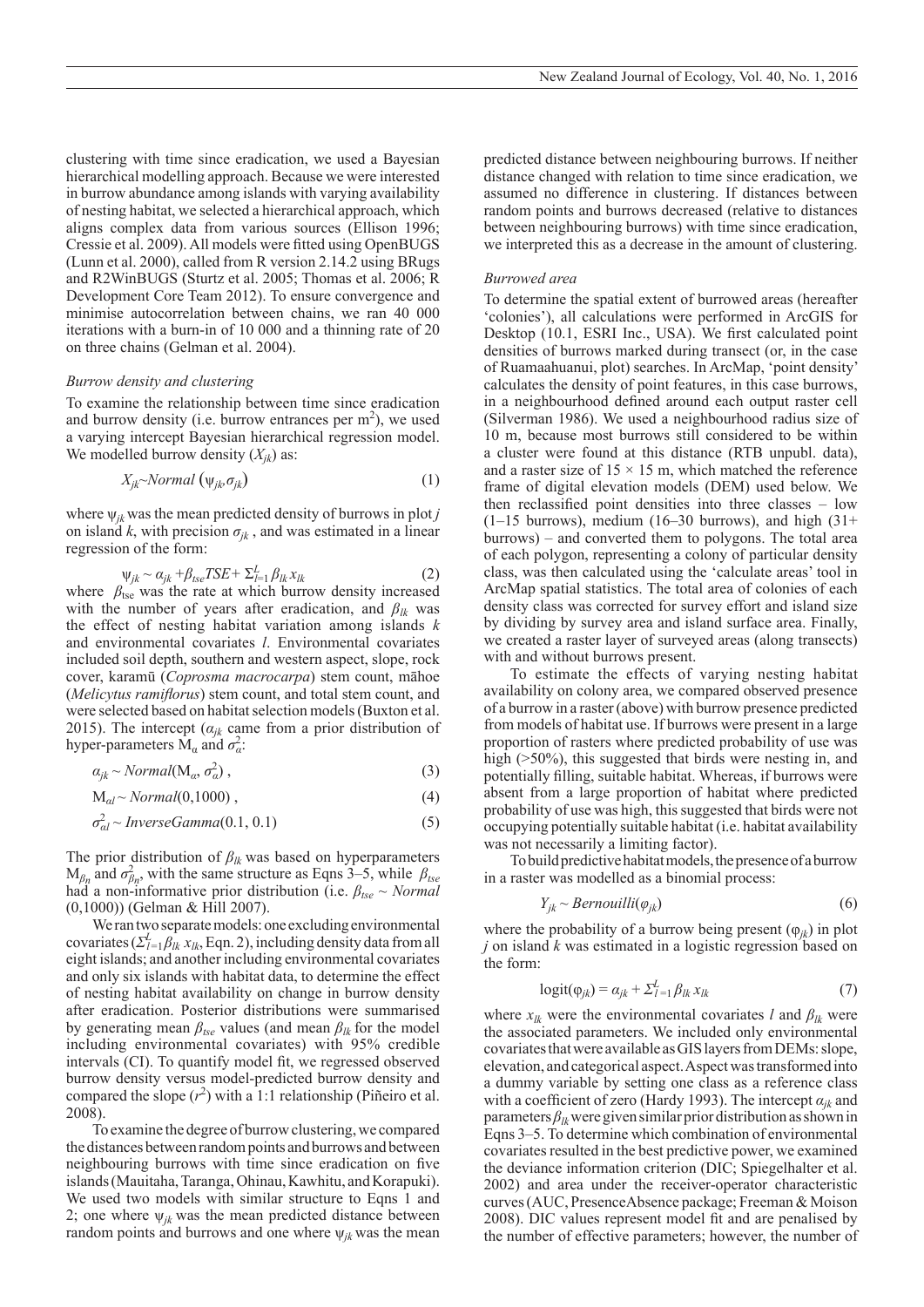parameters is not clearly defined for multilevel models and is unstable, even from simulations that have converged (Zhu & Carlin 2000; Gelman & Hill 2007). AUC values vary between 0 and 1, with values  $\leq 0.6$  indicating a model performance no better than random, and values ≥0.7 considered useful; however, AUC values are also known to be unreliable in certain situations (Fielding & Bell 1997; Lobo et al. 2008). Thus we assessed model fit using a combination of the lowest DIC and highest AUC value.

To estimate where burrows would be present, we predicted the probability of presence within rasters in DEMs from Land Information New Zealand (LINZ; Columbus et al. 2011). We calculated slope, elevation, and aspect within rasters using the spatial analysis extension in ArcMap. Aspect rasters were separated into north, south, east, and west. We limited predictions to rasters with point density data (i.e. along transects).

#### *Time-series*

To examine the relationship between years and burrow density in permanent plots measured as a time series (Table 1), we used a separate Bayesian linear regression model for each island, where burrow density was modelled as:

$$
X_j \sim Normal\left(\varphi_j, \sigma_j\right) \tag{8}
$$

where  $(\varphi_j)$  was the mean predicted density of burrows in plot *j* with precision  $\sigma_j$ , and was estimated in a linear regression of the form:

$$
\varphi_j \sim \alpha_j + \Sigma_{l=1}^L \beta_l x_l \tag{9}
$$

On Kawhitu and Korapuki, where different plot types were used, covariates  $x_l$  included the effects of year and plot type; while  $x_l$  for Ruamaahuanui included year only. Both  $\alpha_j$  and  $\beta_l$ had non-informative prior distributions.

### Results

#### **Burrow density and clustering among islands**

We estimated the relationship between burrow density and time since eradication by counting burrow entrances in 707 plots among eight islands (Table 1). We found that burrow density was positively related to time since eradication (mean effect size 0.003, 95% CI 0.001–0.015; Fig. 2a). However, this model had low predictive power  $(r^2 = 0.11)$ . To remove the effects of variation in habitat availability between islands, we used burrow entrance data and environmental covariates from 597 plots on six islands. In this model, burrow density was still positively related to time since eradication, although the relationship was weaker (mean effect size 0.002, 95% CI 0.001–0.011,  $r^2 = 0.42$ ; Fig. 2b). On at least one island, burrow density was also positively related to soil depth, slope, rock cover, southerly aspect, and the presence of māhoe and karamū (*Coprosma macrocarpa*) stems (Appendix S1 in Supplementary Material).

We found no evidence of change in distance between neighbouring burrows with time since eradication (95% CI overlapped zero: −1.0 to 0.1). Distance between random points and burrows decreased on islands with more time since eradication (mean effect size  $-2.6$ , 95% CI =  $-5.7$  to  $-0.1$ ). On Korapuki, an island with more than 25 years since eradication, the ratio between distances of random points to burrows and between neighbouring burrows was close to one (Fig. 3). This

indicated that burrows were less clustered (more randomly distributed) on islands with more time since eradication.

#### **Burrow area among islands**

We searched a total of 214 transects on five islands (supplemented with 76 plots on Ruamaahuanui). Using point density functions we found a total of 5 colonies on Mauitaha (Pacific rats present), 91 on Taranga (rats removed 2011), 117 on Ohinau (rats removed 2005), 451 on Kawhitu (rats removed 1991), 179 on Korapuki (rats removed 1986), and 84 on Ruamaahuanui (rats never introduced). The maximum density of colonies increased with time since eradication from 1.78 (burrows/225 m<sup>2</sup> raster) on Mauitaha to 247.22 (burrows/225 m<sup>2</sup> raster) on Ruamaahuanui. Total burrowed



Figure 2. Predicted burrow density (per m<sup>2</sup>) at different time periods after rat eradication. Lines represent the mean posterior effect size from Bayesian hierarchical models of burrow density versus time since rat eradication (a), with the effects of nesting habitat included (b). Grey shading represents loess slope smoothing based on the variation in predicted densities.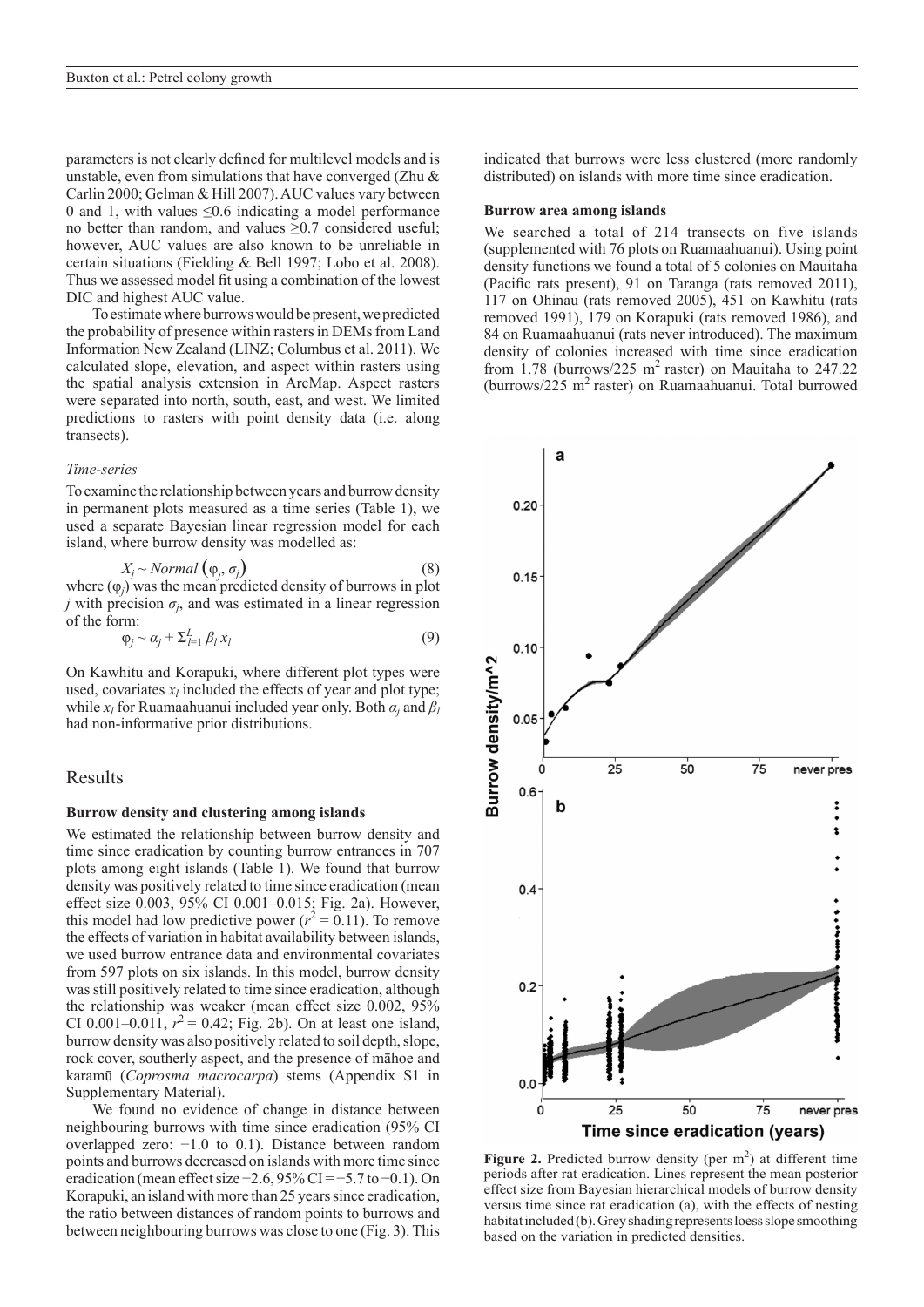area, in proportion to survey and island area, was larger on 43 islands with more time since eradication, from 0.007 on Mauitaha, 0.001 on Taranga, 0.06 on Ohinau, and 0.04 on Kawhitu, to 0.15 on Korapuki, and 0.37 on Ruamaahuanui (Figs 4 and 5). Finally, the proportion of area searched with at **Figure 3**  least one burrow increased with time since eradication from



**Figure 3.** Ratio ('clustering ratio') between the distances of random points and burrows and between neighbouring burrows (± standard error) on islands off the north-eastern coast of New Zealand's North Island with different times since Pacific rat (*Rattus exulans*) eradication (number of years since eradication on the *x*-axis). A clustering ratio of one (dashed line) indicates no spatial structuring among burrows.

0.31 on Mauitaha, 0.37 on Taranga, 0.39 on Ohinau, 0.50 on Kawhitu, and 0.71 on Korapuki, to 0.93 on Ruamaahuanui.

Predictive habitat models of burrow presence with the highest predictive power (AUC =  $0.77 \pm 0.02$ ) included slope, elevation, aspect, and the interaction between slope and aspect (Appendix S2). Burrows were more likely to be found in areas with steeper slopes (Appendix S3). Islands with less time since eradication (and smaller colony area; Fig. 5) had a higher proportion of rasters with high predicted probability of use but no burrows present (Table 2). This suggested that although the habitat was suitable, burrows were absent; that is, habitat was not limiting burrow distribution. Conversely, on islands with more time since eradication (with larger colony area), there was a low proportion of rasters with burrows absent where predicted probability of burrow presence was high. This suggested that birds were filling suitable habitat. Furthermore, on islands with more time since eradication, burrows were present in a higher proportion of rasters with low predicted probability of presence, suggesting that birds were also occupying less suitable habitat (Table 2).

#### **Burrow density time series**

Although we had a low sample size, results from our (intra-island) burrow density time series model confirmed chronosequence results. On Kawhitu and Korapuki, islands with rats removed 21 and 26 years ago respectively, we found a small rate of burrow density increase within permanent plots over time (mean effect sizes 0.005 and 0.001 respectively; Table 3). On Ruamaahuanui, a predator-free island, we found no evidence of burrow density increase with year, as 95% CIs overlapped zero (mean effect size 0.003; 95% CI −0.002 to 0.008).



**Figure 4.** Point density functions calculated from burrows marked along search transects (black lines) or within plots (dots) from islands off the north-eastern coast of New Zealand's North Island. Islands are arranged with increasing time since Pacific rat (*Rattus exulans*) eradication from left to right, top to bottom, where rats are still present on Mauitaha and were never introduced to Ruamaahuanui. Darker shades of greyscale indicate higher density burrow clusters. Scale bars indicate distances in metres.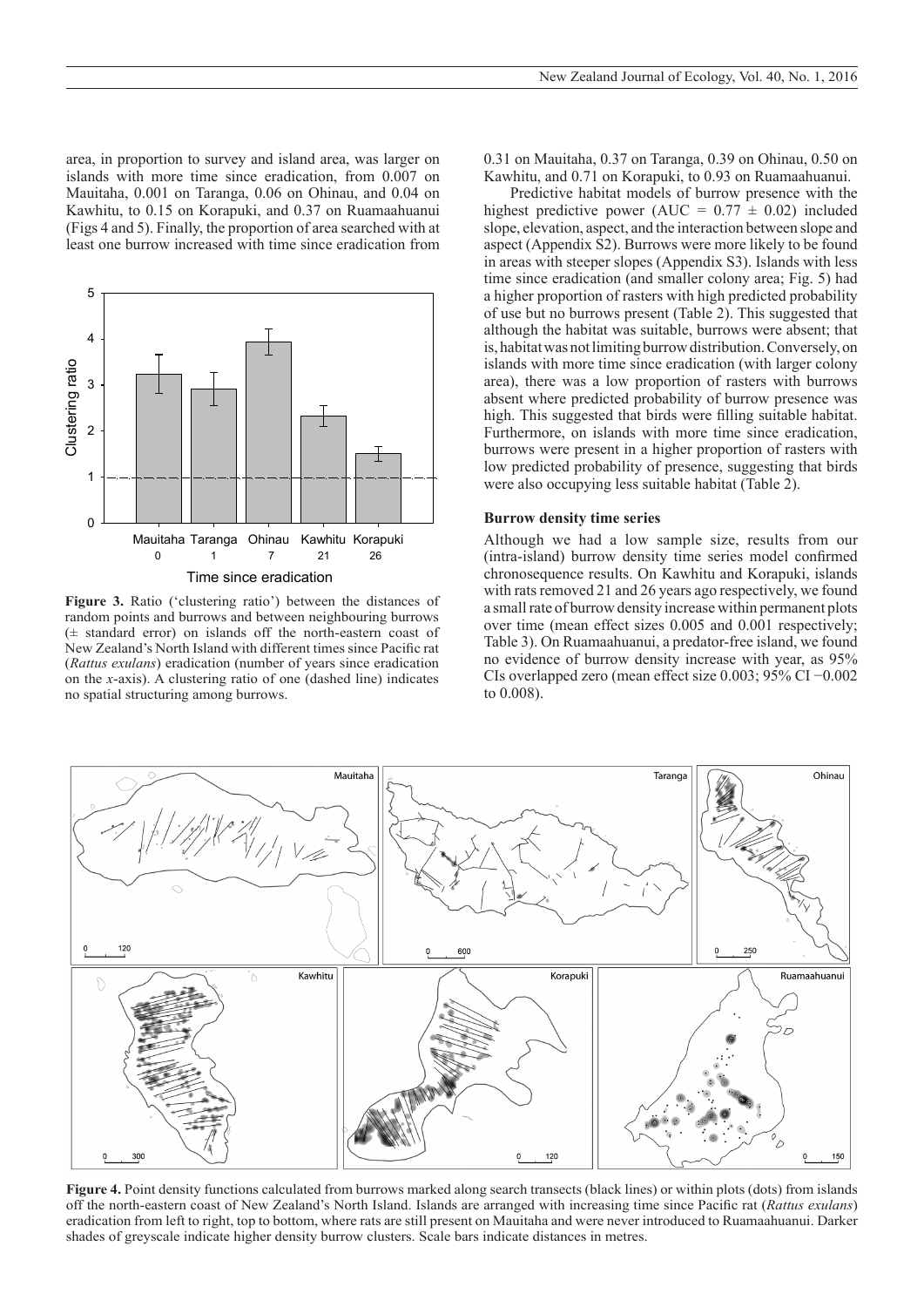

**Figure 5.** Proportion of island area with ≥0.001 burrows/ $m^2$  measured using point density calculations and corrected for surveyed area ('Proportional colony area') on six islands off the north-eastern coast of New Zealand's North Island, each with a different amount of time since rat eradication (years since eradication indicated on the *x*-axis). Burrow densities per  $225-m^2$  raster were low  $(1-15 \text{ burrows})$ , mid  $(16-30)$ , and high  $(\geq 31$  burrows).

**Table 2.** Total proportion of rasters with burrows present (Burr pres) or absent (Burr abs) on six islands off the north-eastern coast of New Zealand's North Island, where the predicted presence (P(pres) from predictive habitat models) of a burrow was greater or less than a threshold† (T). Islands are in ascending order from least to most time since Pacific rat (*Rattus*  exulans) removal, where Mauitaha still has rats present and Ruamahuanui never had rats introduced.

| Island       | Burr abs, $P(pres) > T$ | Burr pres, $P(pres) < T$ | Burr pres, $P(pres) > T$ | Burr abs, $P(pres) < T$ |  |
|--------------|-------------------------|--------------------------|--------------------------|-------------------------|--|
| Mauitaha     | 0.37                    | 0.13                     | 0.18                     | 0.32                    |  |
| Taranga      | 0.32                    | 0.11                     | 0.26                     | 0.30                    |  |
| Ohinau       | 0.25                    | 0.17                     | 0.21                     | 0.37                    |  |
| Stanley      | 0.22                    | 0.20                     | 0.29                     | 0.29                    |  |
| Korapuki     | 0.16                    | 0.39                     | 0.32                     | 0.13                    |  |
| Ruamaahuanui | 0.07                    | 0.34                     | 0.55                     | 0.04                    |  |

†The threshold was calculated as the mean predicted probability on each island (Liu et al. 2005)

**Table 3.** Median effect sizes and 95% credibility intervals from Bayesian logistic regression models predicting the relationship between years since Pacific rat (*Rattus exulans*) eradication (on Kawhitu and Korapuki) and petrel burrow density in permanent plots on three islands in north-eastern New Zealand.

|              | Year rats eradicated | <b>Years measured</b> | <b>Median effect size</b> | <b>Credible intervals</b> |       |
|--------------|----------------------|-----------------------|---------------------------|---------------------------|-------|
|              |                      |                       |                           | $5\%$                     | 95%   |
| Kawhitu      | 1991                 | 1993, 1998, 2003      | $0.001^{\dagger}$         | 0.0002                    | 0.003 |
| Korapuki     | 1986                 | 2003, 2010, 2012      | $0.005^{\dagger}$         | 0.002                     | 0.009 |
| Ruamaahuanui | Never present        | 2006-2008, 2010, 2012 | 0.003                     | $-0.002$                  | 0.008 |

<sup>†</sup> Credible intervals do not overlap 0, indicating strong evidence for a relationship between years and burrow density within an island

# Discussion

Our results indicate that on islands where more time has elapsed since rat eradication, mean burrow density was higher and colony area greater. Although burrows were clustered in distribution on all islands, clustering decreased on islands with more time since eradication. These results suggest that both burrow density and burrowed area may increase on islands after rat eradication. Furthermore, both positive and negative density dependence may be mediating recruitment and colony growth; birds initially recruit into attractive remnant colonies until crowding forces birds to settle in new empty habitat.

#### **Changes in burrow density and distribution**

A common assumption in petrel ecology is that predator removal may be insufficient to achieve population recovery, owing to high levels of philopatry, low incidence of new colony formation, long generation times, low reproductive output, and at-sea conditions impeding passive recovery (Warham 1996; Jones & Kress 2012). However, increasing evidence suggests that seabird island ecosystem restoration through burrow-nesting seabird population recovery, may occur within a few decades after eradication (Jones 2010a, b), although patterns and rates of recovery of the birds themselves were unknown (Buxton et al. 2014). Our data demonstrate that petrel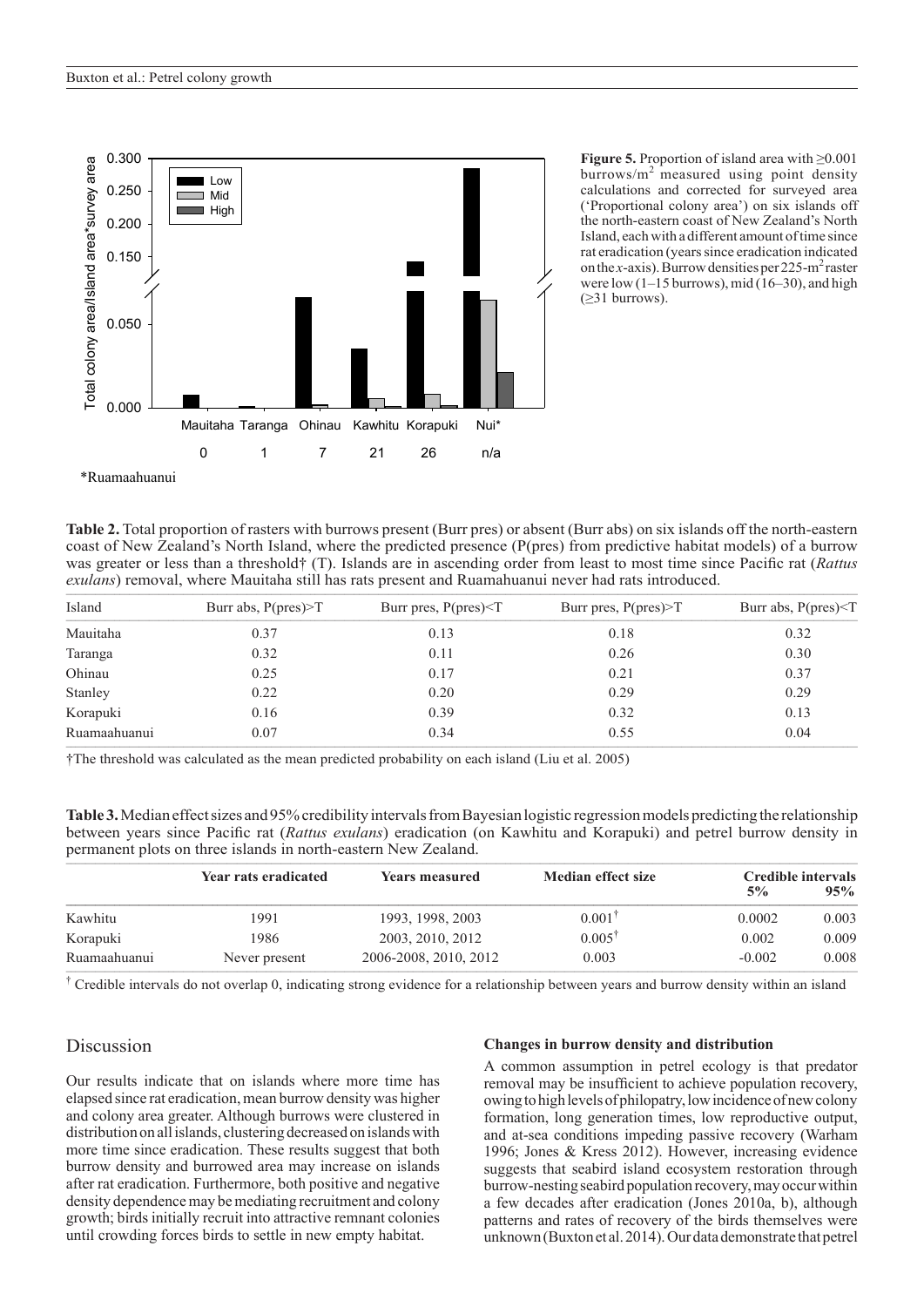burrow density increased among islands with more time since rat eradication at an annual rate as great as  $0.01$  burrows/m<sup>2</sup> (Table 3). This rate of increase is similar to those found in other burrow-nesting seabird populations after predator eradication: for example, a colony of ancient murrelets (*Synthliboramphus antiquus*) doubled in size 5 years after the removal of black (*Rattus rattus*) and Norway rats (*R. norvegicus*), while two species of tropicbirds (red-billed *Phaethon aethereus* and white-tailed *P. lepturus*) recolonised and grew in population size by 2% per year after the removal of feral cats (*Felis catus*; Regher et al. 2007; Ratcliffe et al. 2010).

We found the highest level of burrow clustering was on islands with rats still present or recently removed, while clustering decreased on islands with more time since eradication (Fig. 3). We infer that the presence of Pacific rats may have restricted petrels to nest in clusters where they could minimise predation. For example, nest sites may persist where petrel density was high before rat invasion and predation was swamped or in areas infrequently used by predators (Lyver et al. 2000; Regher et al. 2007). Because rodents generally use all areas of an island (Moller & Craig 1987), the former explanation is the most likely. Furthermore, when predators are present, many colonial seabirds are known to have higher breeding success and lower mortality in larger, denser colonies (Gilchrist 1999; Cuthbert 2002). Clustering was highest on Ohinau, an island with 7 years since eradication. This may reflect philopatry and conspecific attraction, where individuals initially recruiting after eradication establish near previously occupied remnant breeding habitats, thus increasing clustering (Warham 1990; Forbes & Kaiser 1994; Whitworth et al. 2013).

Finally, we found that the extent of burrowed areas increased with time since eradication: burrows were found in 50% of areas searched on islands with 20 years since rat eradication and in over 70% of areas searched on islands with over 25 years since eradication. Expansion of colony area has been reported in several seabird species in response to increased nesting habitat, either due to climate change (LaRue etal. 2013), the creation of habitat by humans (Sherfy et al. 2012), or the removal of a source of mortality (i.e. predation or hunting; Kress 1997; Keitt & Tershy 2003; Whitworth et al. 2013).

We postulate that the pattern of burrow density and distribution found in our study suggests the ideal despotic Allee model may apply to petrel recruitment and colony growth after rat eradication (Kildaw et al. 2005). An increase in burrow density and maintenance of burrow clustering on islands with more time since eradication suggest that persisting colonies may be initially attractive. The attractiveness of established colonies to new recruits is thought to be pervasive among gregarious animals, such as burrow-nesting seabirds (Danchin & Wagner 1997). However, as time passes after eradication, and the number of recruits into remnant areas increases, established colonies may become crowded, making it more advantageous for recruitment into new habitat (Fretwell 1972; Forbes & Kaiser 1994). This was also observed in our data, where burrows were found in almost all suitable habitat (Table 3), colony area was greater (Figs 4 and 5), and clustering decreased on islands with more time since rat eradication.

#### **Effect of nesting habitat abundance**

Environmental covariates are known to affect the density and distribution of burrow-nesting seabirds (Buxton et al. 2015). Abiotic and biotic factors determining nesting habitat quality often include soil type, which must be soft enough to excavate, but strong enough to avoid collapse; canopy and understorey vegetation, which adults must penetrate safely to reach their burrow; ground cover, which must be avoided or burrowed under; slope, which affects soil drainage; and aspect, elevation, and topography, which affect the ease of take-off and landing (Burger & Gochfeld 1991; Thompson & Furness 1991; Rodway et al. 1998; Bancroft et al. 2005a).

Our data suggest that environmental factors affected both burrow density and colony area. For example, among islands, higher burrow density was associated with deeper soil, the presence of large boulders, southern aspect, and the presence of māhoe and karamū stems (Appendix S1). Furthermore, burrows were more likely to be found in areas with steeper slopes (Appendix S3). However, there were large amounts of variation in burrow density and colony area that could not be explained by environmental factors alone (Table 2). For example, there was a large proportion of suitable habitat on Mauitaha, Taranga and Ohinau (Pacific rats still present, removed in 2011, and removed in 2005, respectively) that was not occupied with burrows. When habitat covariates were included in a model comparing burrow density with time since eradication, model fit increased, while the relationship between burrow density and time since eradication was still strong. We infer that, although nesting habitat is important in determining the distribution and density of petrel burrows, time since rat eradication still contributed to the final pattern of observed burrow distribution. We therefore conclude that although there may be interactive effects between colony recovery and nesting habitat quality, and that habitat should not be ignored, the effects of habitat are not necessarily enough to restrict increases in colony growth after eradication (Major et al. 2011; Buxton et al. 2015).

#### **Potential caveats**

Although we found a strong relationship between burrow density and colony area with time since rat eradication, caution must be taken when inferring a causal relationship with Pacific rat removal (Craig 1983; Jones 2001). Current distribution of burrow-nesting petrels on restored islands is likely to be shaped by a set of interacting variables including other introduced species (e.g. European rabbits), habitat modification, history of human harvesting, and historical distribution. We emphasise that, in this study, we use patterns of burrow distribution along the chronosequence of islands as a proxy for potential colony expansion after restoration, not as a direct indication of population recovery after rat removal.

In this study we use burrow density as a proxy for petrel abundance, as it has been shown to provide a temporally and spatially stable index of bird numbers (Rayner et al. 2007). Other indices, for example burrow occupancy assessed with infrared burrow cameras (Lyver et al. 1998), vary widely with season, at-sea conditions, and are associated with detection error (Sutherland & Dann 2012). However, burrow density alone may not be appropriate as a comprehensive index of population size, and more research is needed to examine the relationship between abundance and burrow density.

Finally, we did not distinguish between species in our analyses, despite the fact that grey-faced petrels and fleshfooted shearwaters were the most abundant species on islands (Buxton et al. 2013). Both species are relatively large and are thought to be less severely affected by the presence of Pacific rats (Priddel et al. 2006), in contrast to less common species, such as Pycroft's petrel and little shearwaters, which are known to have almost complete nest failure in the presence of Pacific rats (Pierce 2002). We are unsure how the varying abundances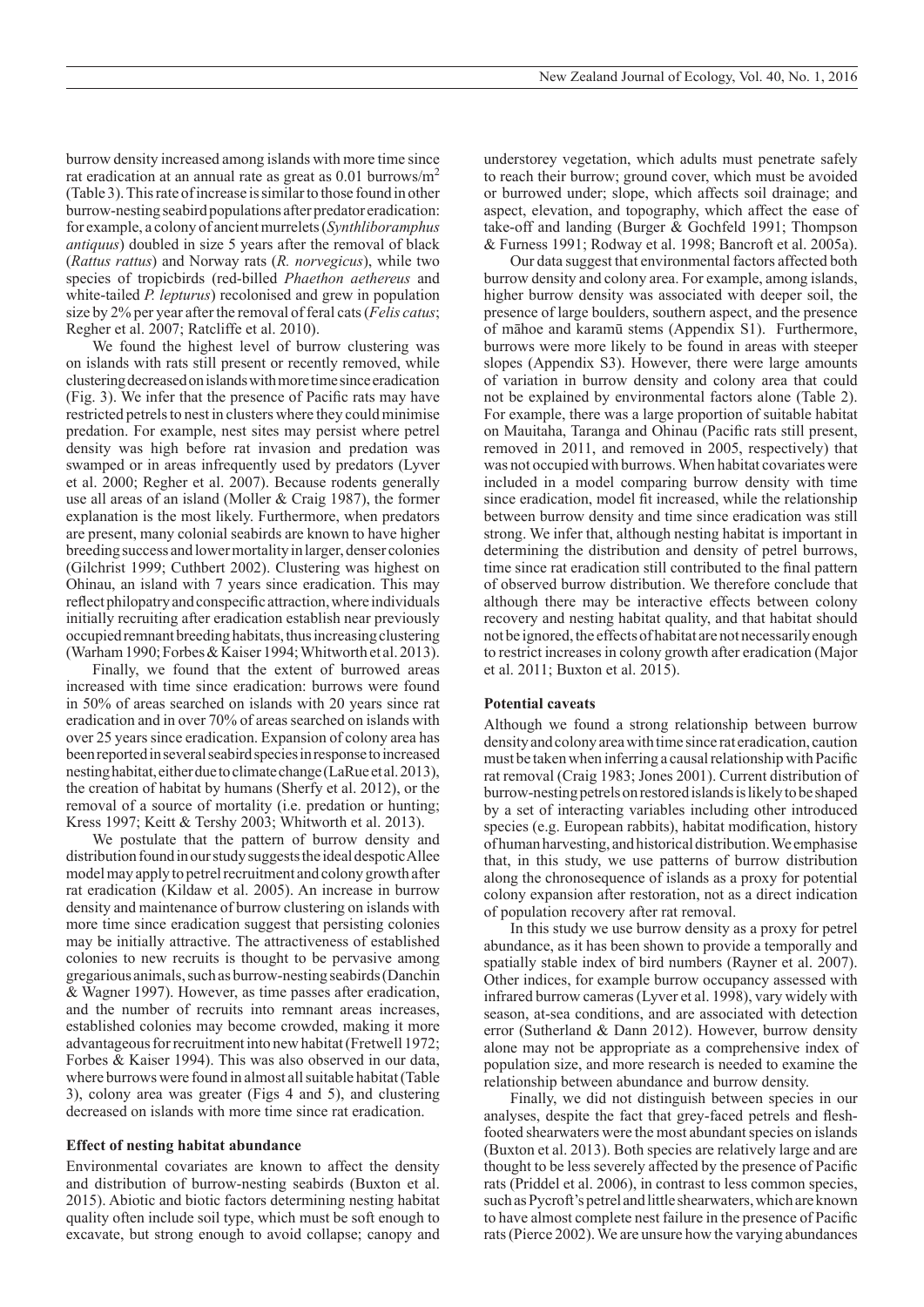of each species of different sizes affected results. Further research should focus on the differences or similarities in recovery dynamics of various burrow-nesting seabird species.

#### **Conservation implications**

Increase in burrow density and increase in burrowed area have several significant restoration and management implications. Because of seabirds' role as ecosystem engineers, the growth of burrow-nesting petrel colonies can provide important insights into island ecosystem recovery (Mulder et al. 2009; 2011). Burrow excavation alone alters the physical and chemical properties of soil, increasing porosity and the rate of soil-forming processes, and results in stronger and drier soil (Bancroft et al. 2005b). Thus, an increase in burrow density and distribution after rat eradication may reflect a rapid change in soil dynamics. It has been postulated that a burrow density of 0.3–1 burrow/ $m^2$  is needed to promote ecosystem recovery to never-invaded levels (Towns et al. 2009; Jones 2010a). We found that mean burrow density on restored islands was less than half  $(<0.1 \text{ burrow/m}^2)$  that on the never-invaded Ruamaahuanui ( $>0.2$  burrow/m<sup>2</sup>). Thus, although increases in the number of burrows after rat eradication may seem rapid, burrow densities on restored islands have probably not yet reached a level where seabird-dominated ecosystem functioning is possible (Jones 2010b).

The increase in burrow density observed in our study, without active intervention, raises the question: in which cases and to what extent should managers actively work to facilitate seabird recovery (Holl & Aide 2011; Jones & Kress 2012; Buxton 2014)? Our data contradict the idea of slow or non-existent petrel recovery and instead suggest that island managers should carefully consider when the benefits of active restoration outweigh the cost. Several techniques, such as vocalisation playback and chick translocation, have been developed to actively anchor seabirds into new habitat (Parker et al. 2007; Miskelly et al. 2009; Buxton & Jones 2012; Jones & Kress 2012). In order to actively speed petrel recovery on islands with remnant colonies, the most effective strategy may be to lure birds into new habitat, which they would only otherwise inhabit passively after filling remaining patches.

Despite our study having potential caveats, our data confirm that much valuable information can be ascertained from monitoring the passive recovery of seabirds after predator removal to guide ecological understanding and restoration. Generally, invasive predator eradication projects have been undertaken without adequate consideration of ecosystem-level goal-setting or pre-eradication data collection. Thus, many projects lack the capacity to reliably assess success, notably the impact of predator removal on seabirds (Phillips 2010). Our results can be used to guide potentially effective monitoring strategies. For example, our data show that an increase in colony density and extent are expected after eradication, which suggests that post-eradication monitoring should target areas that are already burrowed at the time of eradication, but also non-burrowed areas where colonies may spread in the future.

# Acknowledgements

Approval to access our study islands was granted by the Ngātiwai Trust Board, Ruamaahua Islands Trust, Ngāti Hei Trust, Ngāti Whanaunga, the Hauraki Collective and the Department of Conservation regional offices for Northland and Hauraki (Permit number WK-32142-RES). Special thanks

to C. Currey, F. Vonken, S. Reid, D. Hamon, K. Hawkins, C. Stone, C. Farr, B. Karl, M. Coleman, J. Thoresen, and R. Chappell for field assistance. Statistical support was kindly provided by A. Whitehead and helpful edits were provided by M. Rayner, C. Bezar, D. Anderson, and an anonymous reviewer. This project was funded by the New Zealand Ministry of Business, Innovation and Employment (contract C09X0908), the University of Otago, and the National Sciences and Engineering Research Council of Canada (NSERC).

## References

- Atkinson IAE 1989. Introduced Animals and Extinctions. New York, Oxford University Press.
- Atkinson IAE 2004. Successional processes induced by fires on the northern offshore islands of New Zealand. New Zealand Journal of Ecology 28: 181–193.
- Bancroft WJ, Roberts JD, Garkaklis MJ 2005a. Burrow entrance attrition rate in wedge-tailed shearwater *Puffinus pacificus*  colonies on Rottnest Island, Western Australia. Marine Ornithology 33: 23–26.
- Bancroft WJ, Garkaklis MJ, Dale Roberts J 2005b. Burrow building in seabird colonies: a soil-forming process in island ecosystems. Pedobiologia 49: 149–165.
- Burger AE, Gochfeld M 1991. Nest-site selection by the herald petrel and white-tailed tropicbird on Round Island, Indian Ocean. Wilson Bulletin 103: 126–130.
- Buxton RT 2014. Ecological drivers of seabird recovery after the eradication of introduced predators, PhD Thesis, University of Otago, Dunedin, New Zealand. 231 p.
- Buxton RT, Jones IL 2012. An experimental study of social attraction in two species of storm-petrel using acoustic and olfactory cues. Condor 114: 733–743.
- Buxton RT, Currey CA, Lyver POB, Jones CJ 2013. Incidence of plastic fragments among burrow-nesting seabird colonies on offshore islands in northern New Zealand. Marine Pollution Bulletin 74: 420–424.
- Buxton RT, Jones CJ, Moller H, Towns DR 2014. Drivers of seabird population recovery on New Zealand islands after predator eradication. Conservation Biology 28: 333–344.
- Buxton RT, Anderson D, Moller H, Jones CJ, Lyver POB 2015. Release of constraints on nest-site selection in burrow-nesting petrels following invasive rat eradication. Biological Invasions 17: 1453–1470.
- Columbus J, Sirguey P, Tenzer R 2011. A free fully assessed 15 meter elevation model for New Zealand. Survey Quarterly 66: 16–19.
- Craig JL 1983. The effect of kiore on other fauna. In: Wright AE, Beever RE ed. The offshore islands of northern New Zealand. Wellington, New Zealand, Department of Lands and Survey Information Series. Pp. 75–83.
- Crespin L, Harris MP, Lebreton J-D, Frederiksen M, Wanless S 2006. Recruitment to a seabird population depends on environmental factors and on population size. Journal of Animal Ecology 75: 228–238.
- Cressie N, Calder CA, Clark JS, Hoef JMV, Wikle CK 2009. Accounting for uncertainty in ecological analysis: the strengths and limitations of hierarchical statistical modeling. Ecological Applications 19: 553–570.
- Croll DA, Maron JL, Estes JA, Danner EM, Byrd GV 2005. Introduced predators transform subarctic islands from grassland to tundra. Science 307: 1959–1961.
- Cuthbert R 2002. The role of introduced mammals and inverse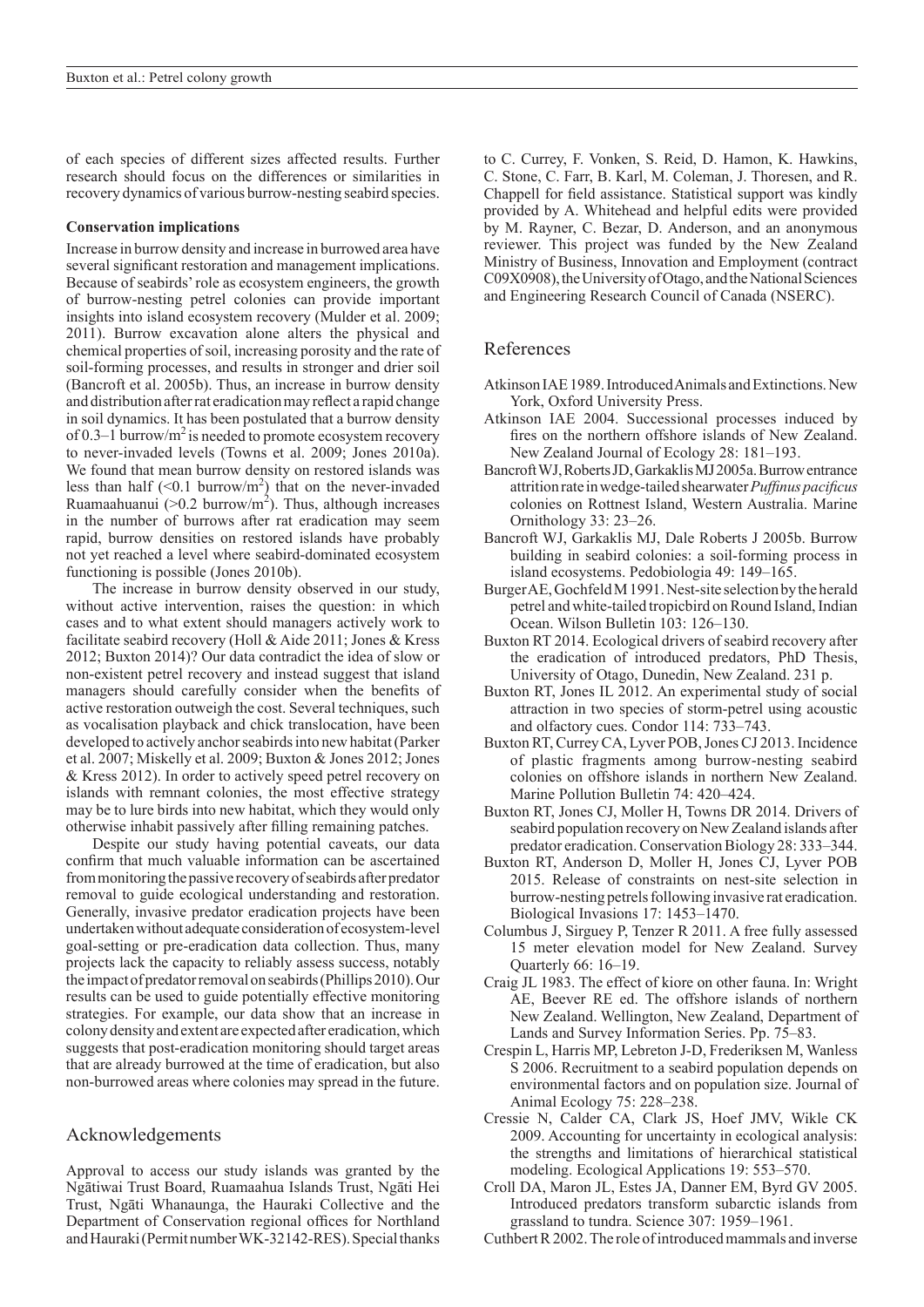density-dependent predation in the conservation of Hutton's shearwater. Biological Conservation 108: 69–78.

- Danchin E, Wagner RH 1997. The evolution of coloniality: the emergence of new perspectives. Trends in Ecology & Evolution 12: 342–347.
- Edgar AT 1962. A visit to the Mercury Islands. Notornis 10:  $1 - 15$ .
- Ellison AM 1996. An introduction to Bayesian inference for ecological research and environmental decision-making. Ecological Applications 6: 1036–1046.
- Fielding AH, Bell JF 1997. A review of methods for the assessment of prediction errors in conservation presence/ absence models. Environmental Conservation 24: 38–49.
- Forbes LS, Kaiser GW 1994. Habitat choice in breeding seabirds: when to cross the information barrier. Oikos 70: 377–384.
- Freeman E, Moison G 2008. PresenceAbsence: an R Package for presence-absence analysis. Journal of Statistical Software 23: 1–31. http://www.jstatsoft.org/v23/i11 (accessed 20 July 2015).
- Fretwell S, Lucas H, Jr. 1969. On territorial behavior and other factors influencing habitat distribution in birds. Acta Biotheoretica 19: 16–36.
- Fretwell SD 1972. Populations in a Seasonal Environment. Princeton, Princeton University Press.
- Fukami T, Wardle DA, Bellingham PJ et al. 2006. Aboveand below-ground impacts of introduced predators in seabird-dominated island ecosystems. Ecology Letters 9: 1299–1307.
- Gelman A, Hill J 2007. Data analysis using regression and multilevel/hierarchical models. New York, USA, Cambridge University Press.
- Gelman A, Carlin JB, Stern HS, Rubin DB 2004. Bayesian data analysis. Boca Raton, FL, Chapman and Hall/CRC Press.
- Gilchrist HG 1999. Declining thick-billed murre *Uria lomvia* colonies experience higher gull predation rates: an intercolony comparison. Biological Conservation 87: 21–29.
- Hardy MA 1993. Regression with dummy variables. Quantitative applications in the social sciences. Newbury Park, CA, Sage.
- Hicks GRF, McColl HP, Meads MJ, Hardy GS, Roser RJ 1975. An ecological reconnaissance of Korapuki Island, Mercury Islands. Notornis 22: 195–220.
- Holdaway RN 1999. A spatio-temporal model for the invasion of the New Zealand archipelago by the Pacific rat *Rattus exulans*. Journal of the Royal Society of New Zealand 29: 91–105.
- Holl KD, Aide TM 2011. When and where to actively restore ecosystems? Forest Ecology and Management 261: 1558–1563.
- Jones C 2000. Sooty shearwater (*Puffinus griseus*) breeding colonies on mainland South Island, NewZealand: evidence of decline and predictors of persistence. New Zealand Journal of Zoology 27: 327–334.
- Jones HP 2010a. Prognosis for ecosystem recovery following rodent eradication and seabird restoration in an island archipelago. Ecological Applications 20: 1204–1216.
- Jones HP 2010b. Seabird islands take mere decades to recover following rat eradication. Ecological Applications 20: 2075–2080.
- Jones HP, Kress SW 2012. A review of the world's active seabird restoration projects. Journal of Wildlife Management 76: 2–9.
- Jones HP, Tershy BR, Zavaleta ES et al. 2008. Severity of

the effects of invasive rats on seabirds: a global review. Conservation Biology 22: 16–26.

- Jones J 2001. Habitat selection studies in avian ecology: a critical review. The Auk 118: 557–562.
- Keitt BS, Tershy BR 2003. Cat eradication significantly decreases shearwater mortality. Animal Conservation 6: 307–308.
- Keitt BS, Campbell A, Saunders A, Clout M, Wang YW, Tershy B 2011. The global islands invasive vertebrate eradication database: a tool to improve and facilitate restoration of island ecosystems. In: Veitch CR, Clout M, Towns DR eds Island invasives: eradication and management. Gland, Switzerland, IUCN. Pp. 74–77.
- Kildaw SD, Irons DB, Nysewander DR, Buck CL 2005. Formation and growth of new seabird colonies: the significance of habitat quality. Marine Ornithology 33: 49–58.
- Kress SW 1997. Using animal behavior for conservation: case studies in seabird restoration from the Maine Coast, USA. Journal of the Yamashina Institute for Ornithology 29: 1–26.
- LaRue MA, Ainley DG, Swanson M etal. 2013. Climate change winners: receding ice fields facilitate colony expansion and altered dynamics in an Adélie penguin metapopulation. PLoS One 8: e60568.
- Lavers J, Wilcox C, Josh Donlan C 2010. Bird demographic responses to predator removal programs. Biological Invasions 12: 3839–3859.
- Lindenmayer DB, Likens GE 2010. Effective ecological monitoring. Collingwood, VIC, Australia, CSIRO.
- Liu C, Berry PM, Dawson TP, Pearson RG 2005. Selecting thresholds of occurrence in the prediction of species distributions. Ecography 28: 385–393.
- Lobo JM, Jiménez-Valverde A, Real R 2008. AUC: a misleading measure of the performance of predictive distribution models. Global Ecology and Biogeography 17: 145–151.
- Lunn DJ, Thomas A, Best N, Spiegelhalter DJ 2000. WinBUGS – a Bayesian modelling framework: concepts, structure, and extensibility. Statistics and Computing 10: 325–337.
- Lyver POB, Robertson CJR, Moller H 2000. Predation at sooty shearwater (*Puffinus griseus*) colonies on the NewZealand mainland: is there safety in numbers? Pacific Conservation Biology 5: 347–357.
- Lyver P, Hamilton S, McKenzie M, Dickson I, Dooher M, Broad T, Moller H 1998. A burrowscope for examining petrel nests in burrows. Wellington, New Zealand, Department of Conservation.
- Major HL, Lemon MJF, Hipfner JM 2011. Habitat as a potential factor limiting the recovery of a population of nocturnal seabirds. Journal of Wildlife Management 76: 793–799.
- McCallum J, Bellingham P, Hay JR, Hitchmough RA 1984. Birds of the Chicken Islands, Northern New Zealand. Tane 30: 105–124.
- Miskelly CM, Taylor GA, Gummer H, Williams R 2009. Translocations of eight species of burrow-nesting seabirds (genera *Pterodroma, Pelecanoides, Pachyptila* and *Puffinus*: Family Procellariidae). Biological Conservation 142: 1965–1980.
- Moller H, Craig JL 1987. The population ecology of *Rattus exulans* on Tiritiri Matangi Island, and a model of comparative population dynamics in New Zealand. New Zealand Journal of Zoology 14: 305–328.
- Moors PJ, Atkinson IAE 1984. Predation on seabirds by introduced animals, and factors affecting its severity. In: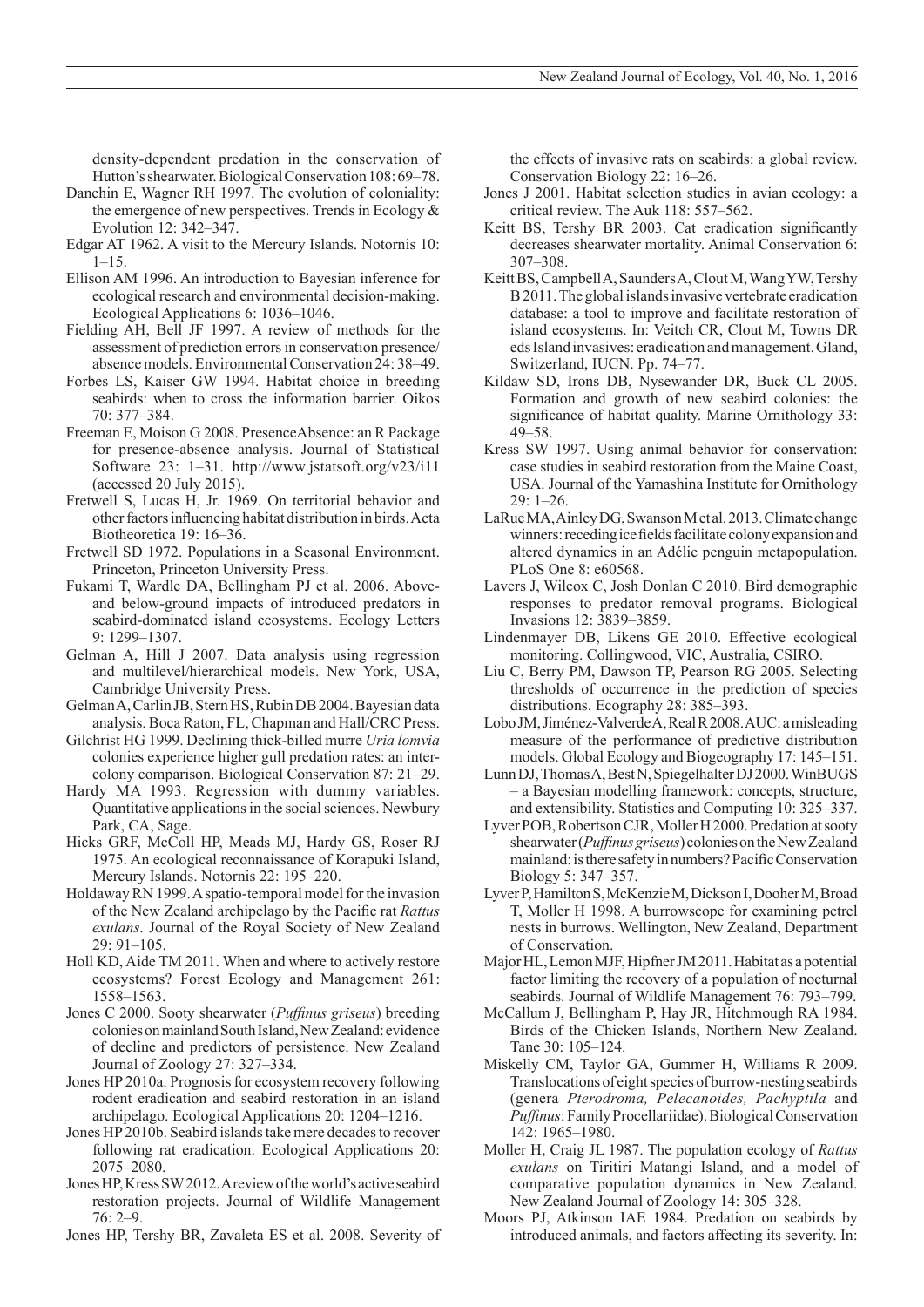Croxall JP, Evans PGH, Schreiber RW eds Status and conservation of the world's seabirds. Cambridge, UK, International Council for Bird Preservation. Pp. 667–690.

- Mulder CPH, Grant-Hoffman MN, Towns DR, Bellingham PJ, Wardle DA, Durrett MS, Fukami T, Bonner KI 2009. Direct and indirect effects of rats: does rat eradication restore ecosystem functioning of New Zealand seabird islands? Biological Invasions 11: 1671–1688.
- Mulder CPH, Jones HP, Kameda K, Palmborg C, Schmidt S, Ellis J, Orrock JL, Wait A, Wardle DA, Yang L, Young H, Croll D, Vidal E 2011. Impact of seabirds on plant and soil properties. In: Mulder CPH, Anderson W, Towns DR, Bellingham P eds Seabird islands: ecology, invasion and restoration. New York, Oxford University Press.
- NIWA 2012. The National Climate Database. http://cliflo. niwa.co.nz/
- Parker MW, Kress SW, Golightly RT, Carter HR, Parsons EB, Schubel SE, Boyce JA, McChesney GJ, Wisely SM 2007. Assessment of social attraction techniques used to restore a Common Murre colony in central California. Waterbirds 30: 17–28.
- Perrow MR, Davy AJ 2002. Principles of restoration. Cambridge, UK, Cambridge University Press.
- Phillips RA 2010. Eradications of invasive mammals from islands: why, where, how and what next? Emu 110: i–vii.
- Pierce RJ 2002. Kiore (*Rattus exulans*) impact on breeding success of Pycroft's petrels and little shearwaters. Wellington, Department of Conservation.
- Piñeiro G, Perelman S, Guerschman JP, Paruelo JM 2008. How to evaluate models: observed vs. predicted or predicted vs. observed? Ecological Modelling 216: 316–322.
- Priddel D, Carlile N, Fullagar P, Hutton I, O'Neill L 2006. Decline in the distribution and abundance of flesh-footed shearwaters (*Puffinus carneipes*) on Lord Howe Island, Australia. Biological Conservation 128: 412–424.
- R Development Core Team 2012. R: a language and environment for statistical computing. Vienna, Austria, R Foundation for Statistical Computing.
- Ratcliffe N, Bell M, Pelembe T, Boyle D, Benjamin R, White R, Godley B, Stevenson J, Sanders S 2010. The eradication of feral cats from Ascension Island and its subsequent recolonization by seabirds. Oryx 44: 20–29.
- Rayner MJ, Clout M, Stamp RK, Imber M, Brunton DH, Hauber ME 2007. Predictive habitat modelling for the population census of a burrowing seabird: a study of the endangered Cook's petrel. Biological Conservation 138: 235–247.
- Regher HM, Rodway MS, Lemon MJF, Hipfner MJ 2007. Recovery of the ancient murrelet *Synthliboramphus antiquus* colony on Langara Island, British Columbia, following eradication of invasive rats. Marine Ornithology 35: 137–144.
- Rodway MS, Chardine JW, Montevecchi WA 1998. Intra-colony variation in breeding performance of Atlantic puffins. Colonial Waterbirds 21: 171–184.
- Schippers P, Stienen EWM, Schotman AGM, Snep RPH, Slim PA 2011. The consequences of being colonial: Allee effects in metapopulations of seabirds. Ecological Modelling 222: 3061–3070.
- Sherfy MH, Stucker JH, Buhl DA 2012. Selection of nestsite habitat by interior least terns in relation to sandbar construction. The Journal of Wildlife Management 76: 363–371.
- Silverman BW 1986. Density estimation for statistics and data analysis. New York, Chapman & Hall.
- Sladden B, Falla RA 1928. Alderman Islands. New Zealand Journal of Science and Technology 9: 282–290.
- Smith JL, Mulder CPH, Ellis JC 2011. Seabirds as ecosystem engineers: nutrient inputs and physical disturbance. In: C. P. H. Mulder WA, D. R. Towns, Bellingham P eds Seabird islands: ecology, invasion and restoration. New York, Oxford University Press.
- Spiegelhalter DJ, Best NG, Carlin BP, Van Der Linde A 2002. Bayesian measures of model complexity and fit. Journal of the Royal Statistical Society: Series B (Statistical Methodology) 64: 583–639.
- Sturtz S, Ligges U, Gelman A 2005. R2WinBUGS: a package for running WinBUGS from R. Journal of Statistical Software 12: 1–16.
- Sutherland DR, Dann P 2012. Improving the accuracy of population size estimates for burrow-nesting seabirds. Ibis 154: 488–498.
- Taylor GA 2000. Action plan for seabird conservation in New Zealand, part A. Threatened species occasional publication. Wellington, New Zealand, Department of Conservation.
- Taylor GA, Lovegrove T 1997. Flora and vegetation of Stanley (Atiu) Island, Mercury Islands Tane 36: 85–111.
- Thomas A, O'Hara B, Ligges U, Sturtz S 2006. Making BUGS Open. R News 5: 12–17.
- Thompson KR, Furness RW 1991. The influence of rainfall and nest-site quality on the population dynamics of the Manx shearwater *Puffinus puffinus* on Rhum. Journal of Zoology 225: 427–437.
- Towns DR, Atkinson IAE, Daugherty CH 2006. Have the harmful effects of introduced rats on islands been exaggerated? Biological Invasions 8: 863–891.
- Towns DR, West CJ, Broome KG 2013. Purposes, outcomes and challenges of eradicating invasive mammals from New Zealand islands: an historical perspective. Wildlife Research 40: 94–107.
- Towns DR, Wardle DA, Mulder CPH, Yeates GW, Fitzgerald BM, Parrish GR, Bellingham PJ, Bonner KI 2009. Predation of seabirds by invasive rats: multiple indirect consequences for invertebrate communities. Oikos 118: 420–430.
- Warham J 1990. The petrels: their ecology and breeding systems. San Diego, CA, Academic Press.
- Warham J 1996. The behaviour, population biology and physiology of the petrels. Cambridge, UK, Academic Press.
- Whitehead A, Lyver POB, Jones CJ, Bellingham PJ, MacLeod CJ, Coleman M, Karl BJ, Drew K, Pairman D, Gormley AM, Duncan RP 2014. Establishing accurate baseline estimates of breeding populations of a burrowing seabird, the Grey-faced Petrel (*Pterodroma macroptera gouldi*) in New Zealand. Biological Conservation 169: 106–116.
- Whitworth DL, Carter HR, Gress F 2013. Recovery of a threatened seabird after eradication of an introduced predator: eight years of progress for Scripps's murrelet at Anacapa Island, California. Biological Conservation 162: 52–59.
- Wilmshurst JM, Anderson AJ, Higham TFG, Worthy TH 2008. Dating the late prehistoric dispersal of Polynesians to NewZealand using the commensal Pacific rat. Proceedings of the National Academy of Sciences 105: 7676–7680.
- Wittenberger JF, Hunt GL 1985. The adaptive significance of coloniality in birds. In: Farner DS, King JR, Parkes KC eds Avian biology. New York, Academic Press. Pp. 1–78.
- Wright AE 1978. Vascular plants of Hen Island (Taranga) north-eastern New Zealand. Tane 24: 77–102.